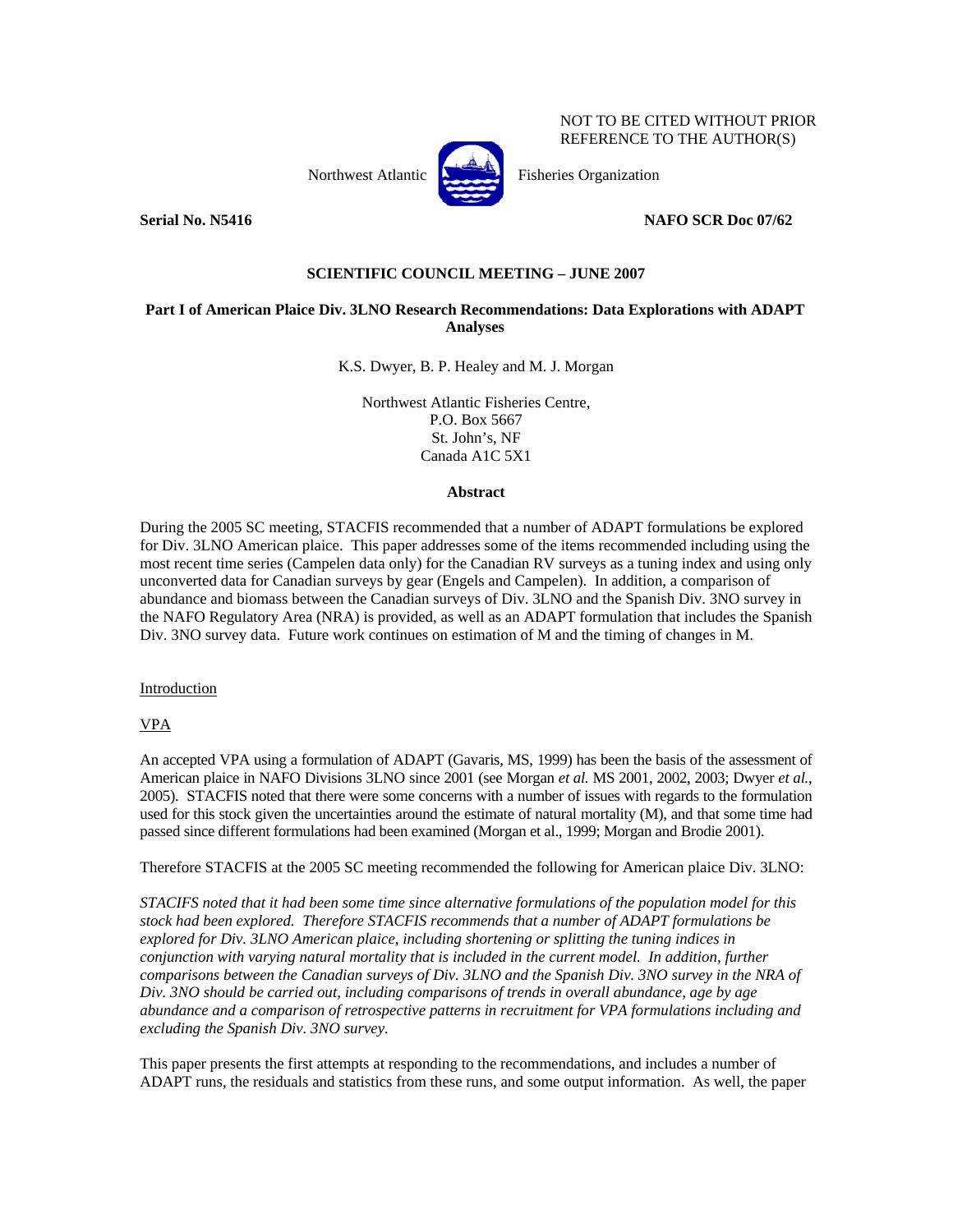updates and provides more information on the comparison between the Canadian spring RV surveys and the Spanish Div. 3NO survey.

# Methods

In 2005, the formulation for the ADAPT included the following:

- Catch-at-age for ages 5-14 with a plus group at age 15 which included all catch from ages 15 to 21.
- The ratio of F on the plus group to F on the last true age was set at 1.0. M was set at 0.2 except at 0.53 for all ages from 1989 to 1996 (Morgan and Brodie, 2001).
- M was set at 0.2 except at 0.53 for all ages from 1989 to 1996 (Morgan and Brodie, 2001).
- Survey ages 5 to 14 were used in the calibration matrix.
- Numbers at age 5 to 14 from the Canadian spring (1985 to 2004) and fall (1990 to 2003) surveys were used. Numbers are Campelen plus Campelen-converted data.

An ADAPT run using the above formulation provided a model with a good fit to the data. See Table 1 and Figures 1-4 for output statistics from the 2005 VPA base run.

The following alternative input datasets were explored using the same model formulation as in the 2005 assessment:

1) Exclusion of converted survey data (ie using Campelen data only)

All inputs the same as 2005 formulation except tuning indices as follows:

- Canadian RV spring survey 1996-2004
- Canadian RV fall survey 1995-2003
- 2) No conversion of survey data (Engels and Campelen data as separate indices)

All inputs the same as 2005 formulation except tuning indices as follows:

- Canadian spring survey 1985-1995 (Engels data)
- Canadian fall survey 1990-1994 (Engels data)
- Canadian spring 1996-2004 (Campelen data)
- Canadian fall survey 1995-2003 (Campelen data)
- 3) Inclusion of Spanish Div. 3NO survey data

Repeat 2005 assessment run, adding:

- Spanish Div. 3NO survey mean numbers per tow, ages 5-14, 1998-2004

### Results

From the 2005 assessment run, survey catchabilities (*q*) show that *q* is lower for the youngest fish (age 5) and also somewhat lower for the older fish in the fall, whereas the  $q$  for spring seems more constant across age (Figure 1; see Dwyer *et al.* 2005). There is some tendency for there to be a lag between the predicted and observed survey estimates at age for the fall survey but a better fit for the spring survey (Figure 2). The residuals from the spring survey showed little pattern although there was a tendency for them to be larger in more recent years. The residuals from the fall survey seem to display some pattern which is caused by some all positive years in the early part of the time series, and two almost all negative years in 1996 and 1997 (Figure 3). The most recent year also shows almost all negative residuals. Residuals are larger for the older ages in the fall survey (Figure 4).

Residuals were examined and compared to the ADAPT used in the 2005 assessment.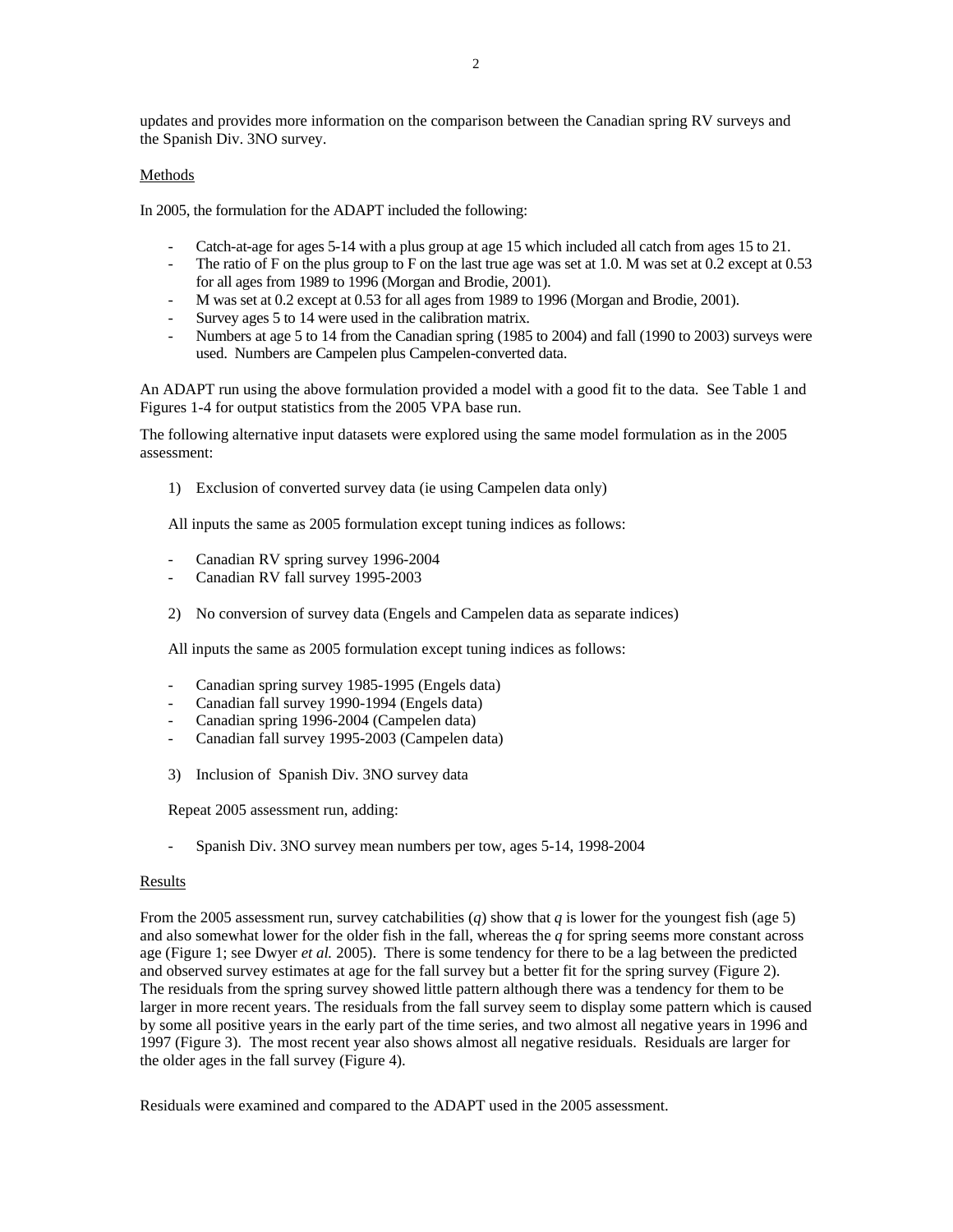1) Exclusion of converted survey data (Campelen data only)

Plots of catchability of spring and fall surveys using Campelen data only indicate that the fall survey generally catches more fish and especially more young fish (Figure 5). This may be a result of higher temperatures in the fall, or the fact that plaice are thought to undergo some seasonal movement to deeper water. In the spring some fish may be out of the survey area, both because they have not migrated back on to the bank and because the survey doesn't go to deeper water. Both surveys catch about the same amount of fish  $> 10$  years old.

In the plots of predicted versus observed survey estimates, the fall survey indicates a good fit (with the exception of the 1996 point) whereas the data do not fit the model as well for the spring survey (Figure 6).

The residuals from the spring survey show a slightly better pattern in more recent years but there are some year effects: 1997 was an all-negative year and 1999 was an all-positive year (Figure 7). There is less of a pattern in the fall time series (Figure 7). The 13- and 14-year-old fish are always most positive or most negative in most years. It is noted that the age 13 fish tend to have the highest errors in each of the survey series (Figure 8).

2) No conversion of survey data (Engels and Campelen data as separate indices)

Patterns in catchabilities are consistent between spring and fall Engels (fish similar depths both seasons). However catchabilities are higher for the spring Engels time series. Both series catch more older fish, whereas the Campelen series have lower catcabilities and catch more younger fish. Spring and fall Campelen show different catchability patterns (different depths between seasons) (Figure 9).

All survey indices show a reasonably good fit of observed versus predicted survey estimates. The fit of the model to the Campelen data series is not as good (Figure 10).

Spring Engels shows an increase in size of residuals in the latter part of the time series whereas in the early part were almost all negative. In the Spring Campelen 1997 is all negative and 1999 all positive (as before). In Fall Engels the 1990 year is all negative and 1993 is all positive. In general there is an increasing trend in residuals over time. In the Fall Campelen time series, although 1996 is all positive, there doesn't seem to be much of a trend otherwise (Figure 11).

Again, the older fish in each survey show the highest residuals: however, the 13 year old fish are higher than 14 year olds in ¾ surveys (Figure 12).

3) Inclusion of Spanish Div. 3NO survey data

There are similar patterns in catchabilities for Spring and Fall surveys; however, pattern of *q* from the Spanish Div. 3NO survey has a different pattern (Figure 13).

The converted time series for Canadian RV spring and fall show a good fit with a slight lag in fall series (as is seen in the base 2005 VPA). The scale of the plot of observed to predicted data for the Spanish Div. 3NO survey is smaller than from the Canadian RV surveys (Figure 14).

There is a slight increasing trend in Canadian RV spring survey residuals by year; some all positive years from the Canadian RV fall survey. Scale indicates Spanish Div. 3NO survey has an overall better fit (Figure 15).

There is the same trend of large residuals for older ages (especially on age 13s) for each survey as noted in many of the other runs (Figure 16).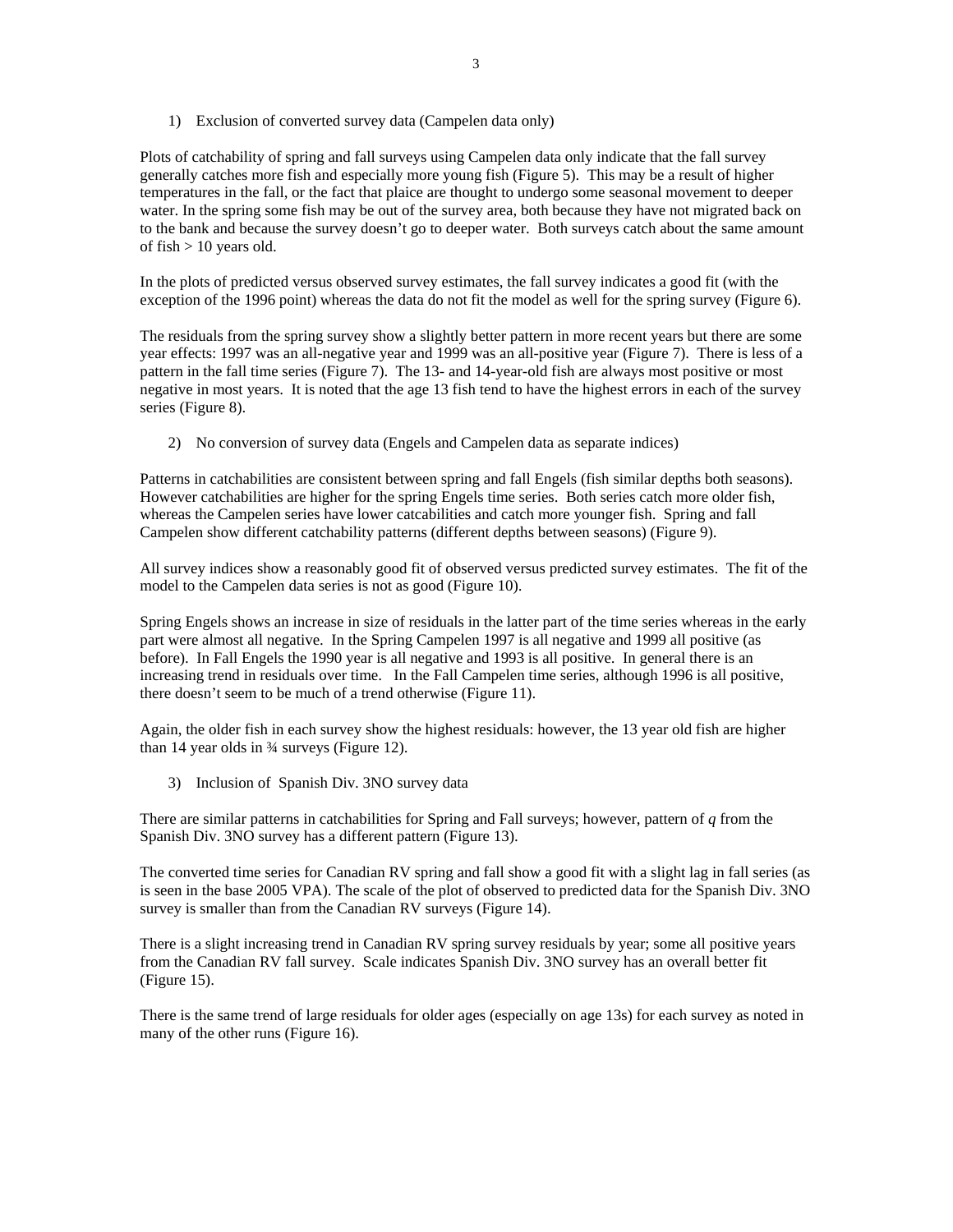# Examining output

1) Exclusion of converted survey data (Campelen data only)

There is a slightly lower abundance/biomass and recruits and higher Fs in recent years estimated from Campelen data only (Figure 17).

2) No conversion of survey data (Engels and Campelen data as separate indices)

There is very little difference in output when compared to the 2005 VPA base run (Figure 18).

3) Inclusion of Spanish Div. 3NO survey data

There are slightly higher estimates of 5+ abundance, recruitment and Fs estimated when the Spanish Div. 3NO survey is included (Figure 19).

# Comparison of Canadian RV spring survey and Spanish Div. 3NO survey

# Overall trends

In 2002, overall trends in abundance and biomass were compared between the Canadian spring survey and the Spanish Div. 3NO survey (Dwyer *et al.,* 2002). It was concluded that although trends were similar in the NRA between both surveys, the Spanish Div. 3NO survey showed a different trend than the entire Canadian spring survey of Div. 3LNO. Based on the fact that the Spanish Div. 3NO survey covers only a small part of the entire stock area, it was decided that the Spanish Div. 3NO survey would not be used as an index in the American plaice Div. 3LNO assessment in 2005.

However, it is noted that other assessments use indices from surveys that cover less area than the entire stock and, in addition, there has been a change in the Spanish Div. 3NO survey to Campelen survey gear in 2001 and prior data converted to Campelen units. There are now 3 more years of data and this issue deserves to be examined again.

There appears to be a general trend of increase in biomass and abundance estimated from Can. spring surveys and Spanish Div. 3NO survey. However, there are some differences, especially in the last 2 years (Figure 20).

### Age by age abundance trends

Age by age abundance comparison between surveys were plotted and used as inputs in the American plaice Divs. 3LNO assessment. These are plotted using an exploratory data analysis package, Fisheries Library in R (FLR; www.flr-project.org) and are standardized using the mean and standard deviation of each index. The plots show that the Spanish Div. 3NO survey shows the same age trends as the Canadian spring survey (Figure 21).

#### Retrospective patterns in recruitment

A comparison of retrospective patterns in recruitment for the base VPA formulation from 2005 including and excluding the Spanish Div. 3NO survey was also carried out by sequentially removing one year of data from the input data sets. It was noted that inclusion of the Spanish Div. 3NO survey to the ADAPT base formulation caused an increase in the retrospective pattern. This may in part be due to higher estimates of the 1998 cohort from the Spanish Div. 3NO survey at ages 5 and 6, relative to estimates of these cohorts in the Canadian surveys at these ages.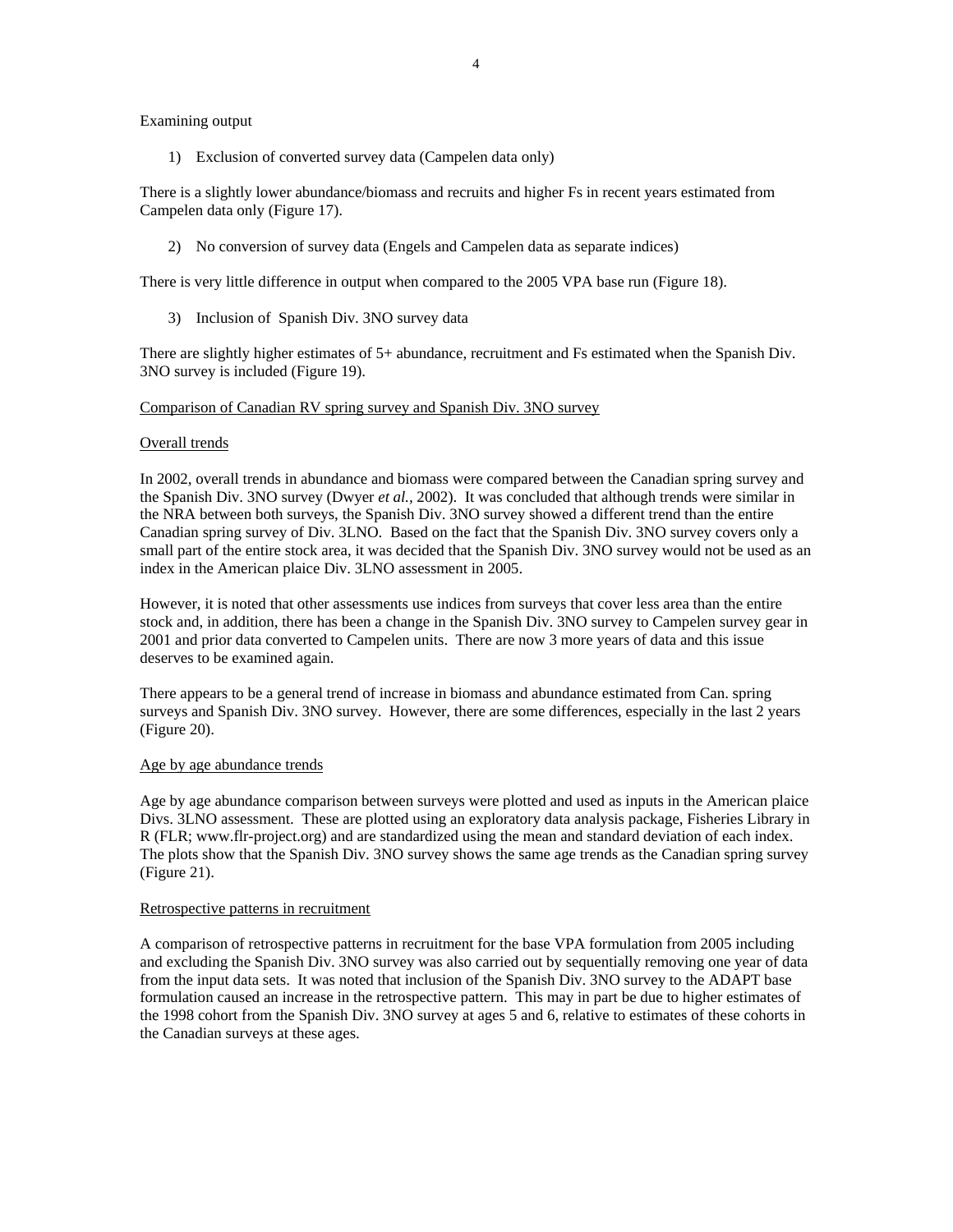### Conclusions and Comments

All three runs show reasonably good fits to the data, with the separate indices run showing the lowest MSE. This run also has the lowest error on catchabilities and better error on population numbers. However, this run also has patterns in the residuals that appear to be slightly worse than the patterns in the residuals of the 2005 base run. The residuals from the Campelen only run had slightly less pattern than those of the 2005 base run. The residuals from the run which included the Spanish Div. 3NO survey data were lower than the residuals in the surveys of the other two surveys in that run but the fit of predicted to observed index was not good. There does not seem to be one run "better" than the base run nor one alternative "better" than the other.

Trends in biomass and abundance for American plaice in Divs. 3LNO from both surveys appear to be generally increasing over the time series, with some differences in the most recent years and in 2000. Age by age abundance comparisons indicate that all of the surveys have similar patterns. However, concern was expressed regarding the inclusion of an index that covers such a small area of the entire stock pattern.

It was also noted that addition of the Spanish Div. 3NO survey data to the calibration data set led to more pronounced retrospective patterns in recruitment. This is caused by a stronger recruitment signal in the Spanish Div. 3NO survey.

It was concluded that separating the converted and non-converted data did not improve the fit of the model. It was also decided that the Spanish Div. 3NO survey would be added to the current ADAPT model with the caveat that the inclusion of this index be examined periodically to ensure it continues to track the index especially if the status of the stock begins to improve in Div. 3L.

There will be a further re-working of ADAPTs next year when varying M is examined in more detail as well as the timing of the change in M. Some of the above may change then.

#### References

Dwyer, K.S., W. B. Brodie, and M. J. Morgan. 2002. Comparison of Canadian and Spanish Survey Results for American Plaice and Yellowtail Flounder from the NAFO Regulatory Area in Divisions 3NO. NAFO SCR Doc. 02/65, Serial No. 4677, 10p.

Dwyer, K. S., M. J. Morgan, D. Maddock Parsons, W. B. Brodie, B. P. Healey, P.A. Shelton and H. Murua. 2005. An assessment of American plaice in NAFO Divisions 3LNO. NAFO SCR Doc. 05/61, Ser. No. N5147.

FLR. http://flr-project.org/

Gavaris, S. MS. 1999. ADAPT User's Guide. Version 3.0.

Morgan, M.J., W.B. Brodie, and D. Maddock Parsons. 1999. Virtual population analyses of the American plaice stock in Div. 3LNO from 1975 to 1997. NAFO SCR Doc. 99/58, Ser. No. N4117, 36p.

Morgan, M. J., and W. B. Brodie. 2001. An exploration of virtual population analyses for Div. 3LNO American plaice. NAFO SCR Doc. 01/4, Ser. No. N4368, 20p.

Morgan, M.J., W.B. Brodie, B.P. Healey, D Maddock Parsons, D. Stansbury, and D. Power. 2001. An assessment of American plaice in NAFO Divisions 3LNO. NAFO SCR Doc. 01/59, Ser. No. N4437, 70p.

Morgan, M.J., W.B. Brodie, B.P. Healey, D. Maddock Parsons, K.S.Dwyer and D. Power. MS 2002. An assessment of American plaice in NAFO Divisions 3LNO. NAFO SCR Doc. 02/70, Ser. No. N4683, 68p.

Morgan, M. J., W. B. Brodie, D. Maddock Parsons and B. P. Healey. 2003. An assessment of American plaice in NAFO Divisions 3LNO. NAFO SCR Doc. 03/56, Ser. No. N4874.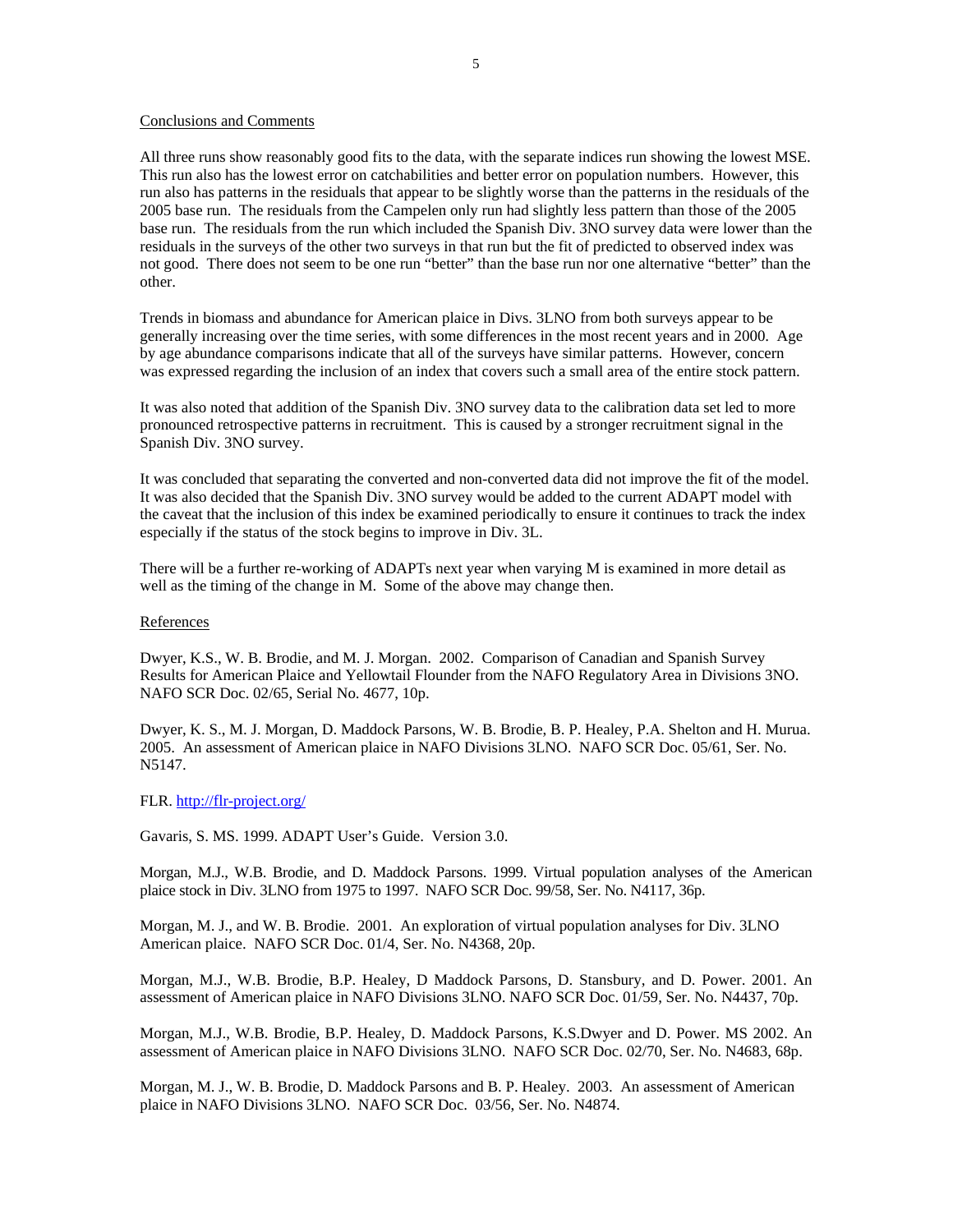# Table 1.

|                                                                                      | <b>MSE</b> | Rel Error on Pop. Est. | Rel. Error on qs |
|--------------------------------------------------------------------------------------|------------|------------------------|------------------|
| 2005 Assessment                                                                      | 0.28       | $0.2 - 0.55$           | < 0.2            |
| Exclusion of converted<br>survey data (Campelen<br>data only)                        | 0.276      | $0.3 - 0.57$           | < 0.22           |
| No conversion of survey<br>data (Engels and<br>Campelen data as<br>separate indices) | 0.230      | $0.27 - 0.52$          | < 0.22           |
| Inclusion of EU survey<br>data                                                       | 0.280      | $0.21 - 0.39$          | < 0.22           |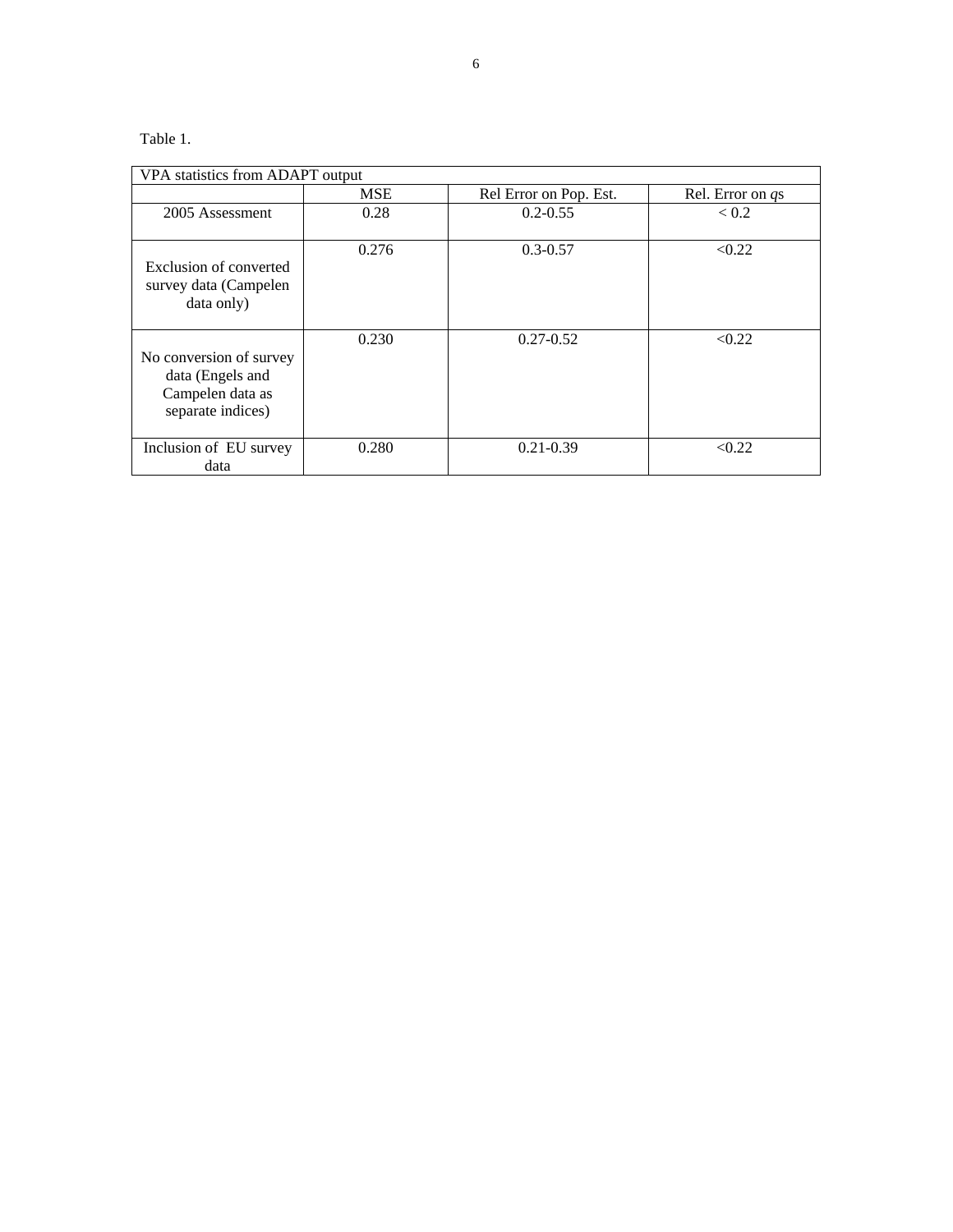

Figure 1. Survey catchabilities (*q*s) for each survey by age from 2005 VPA final run.



Figure 2. Observed versus predicted abundance for fall and spring indices over time for 2005 VPA final run.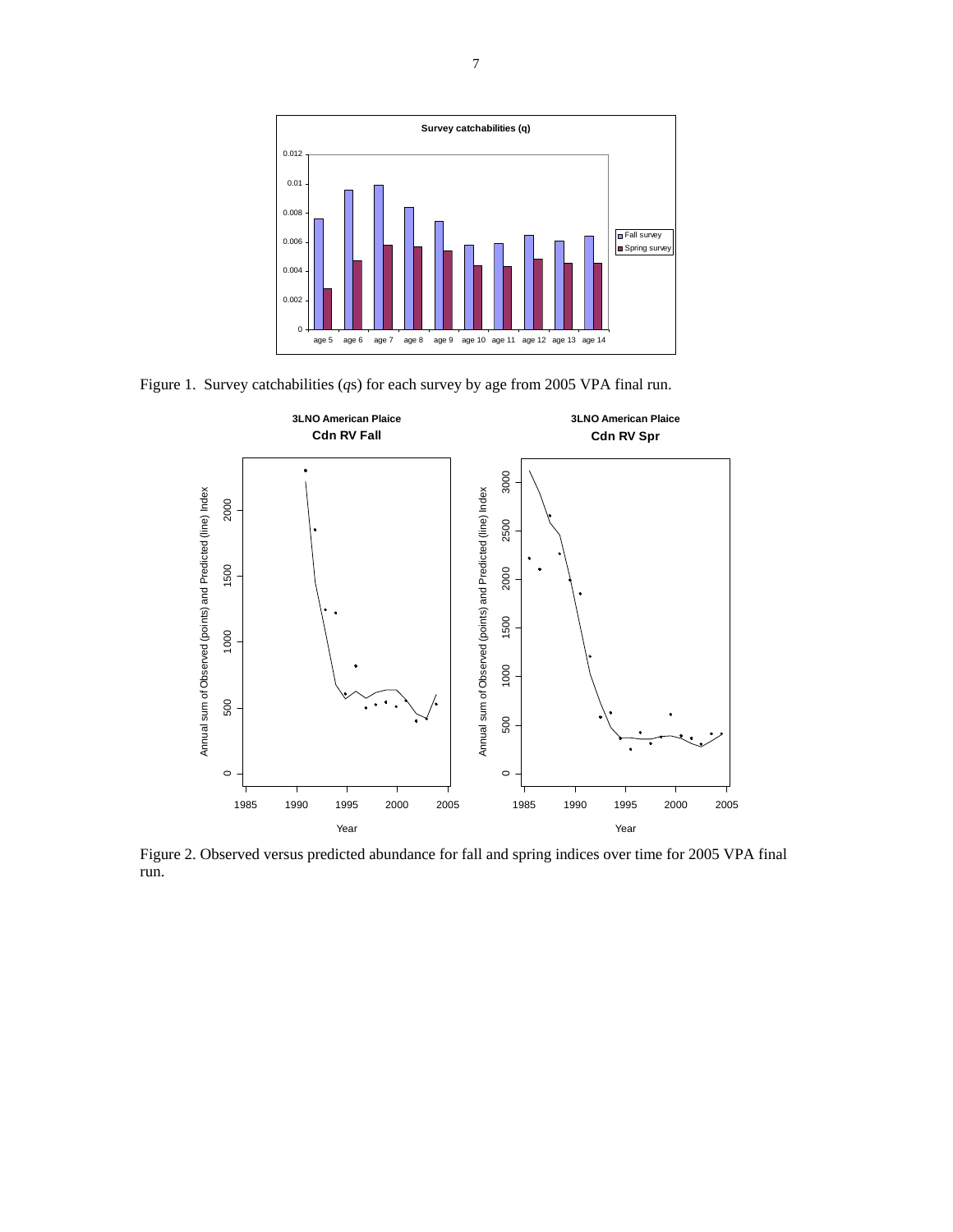

Figure 3. Residuals by year and month (numbers represent ages) for Canadian fall survey (left) and spring survey (right) from 2005 VPA final run. Red line is a Lowess smoother. Note the scales are different for each plot.



Figure 4. Mean squared residuals by age for each of fall and spring surveys from 2005 VPA final run.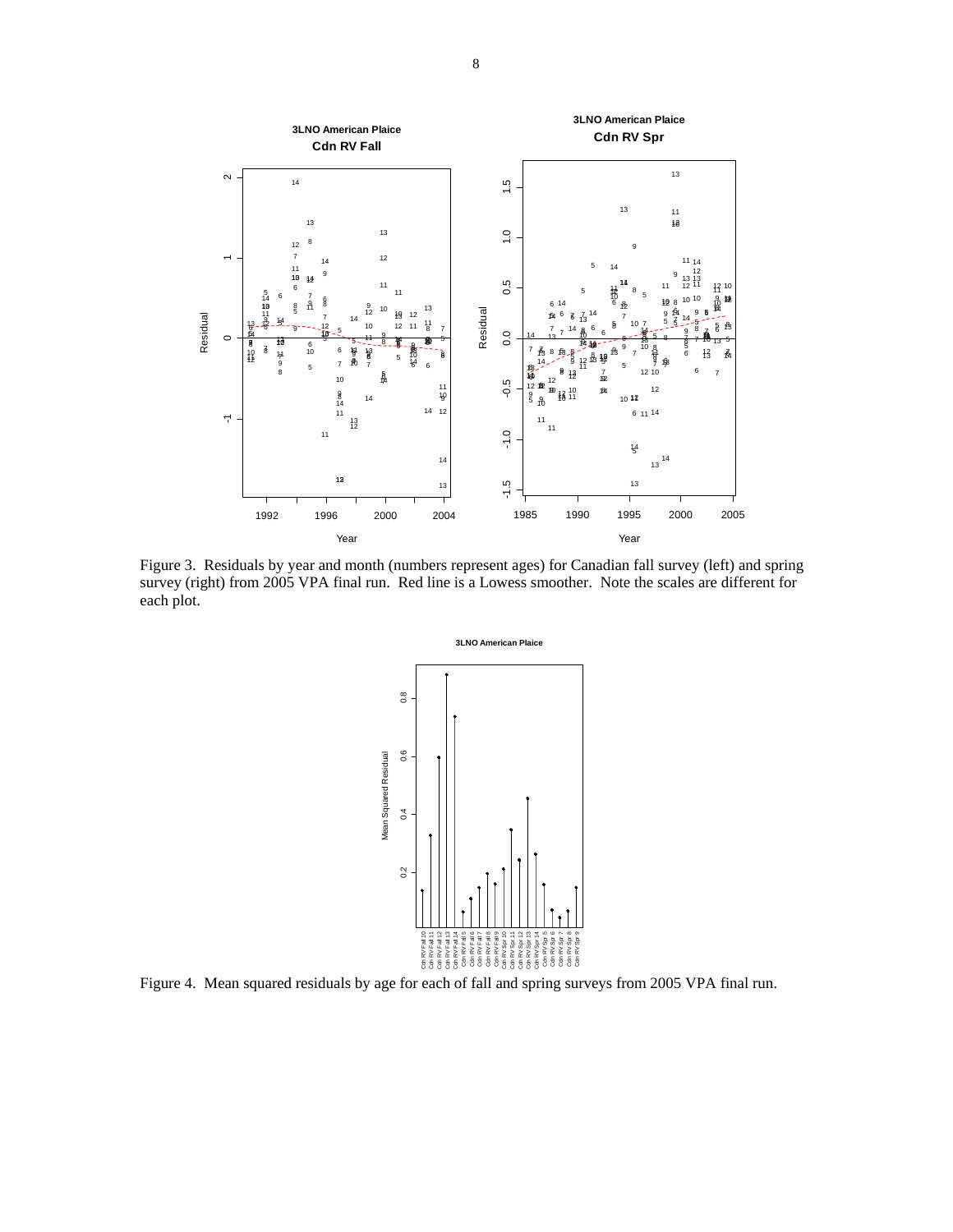

Figure 5. Survey catchabilities (*q*s) for each survey by age from Run 1 (exclusion of converted data).



Figure 6. Observed versus predicted abundance for fall and spring indices over time for Run 1 (exclusion of converted data).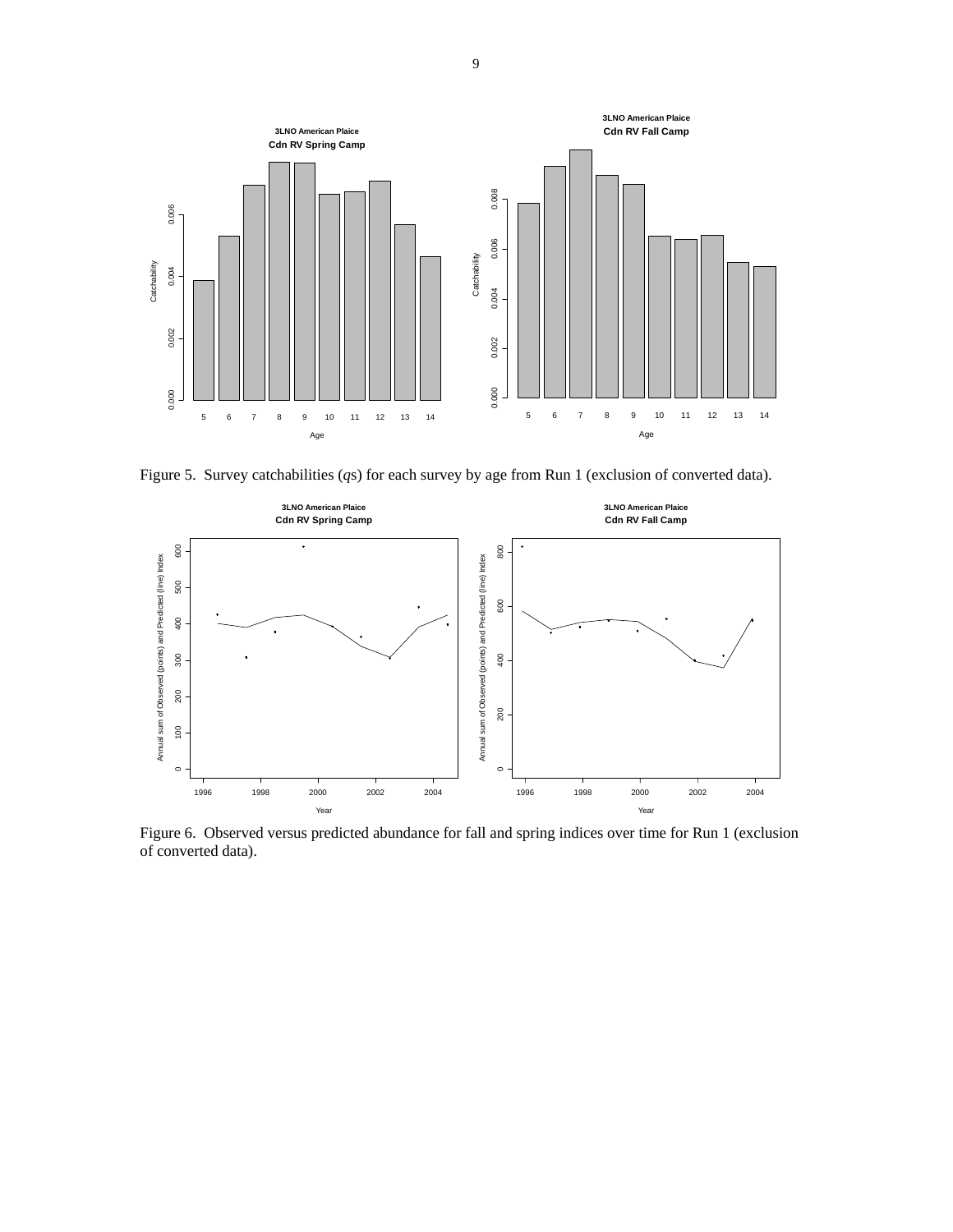

Figure 7. Residuals by year and month (numbers represent ages) for Canadian fall survey (left) and spring survey (right) from Run 1 (exclusion of converted data). Red line is a Lowess smoother. Note the scales are different for each plot.

#### **3LNO American Plaice**



Figure 8. Mean squared residuals by age for each of fall and spring surveys from Run 1 (exclusion of converted data).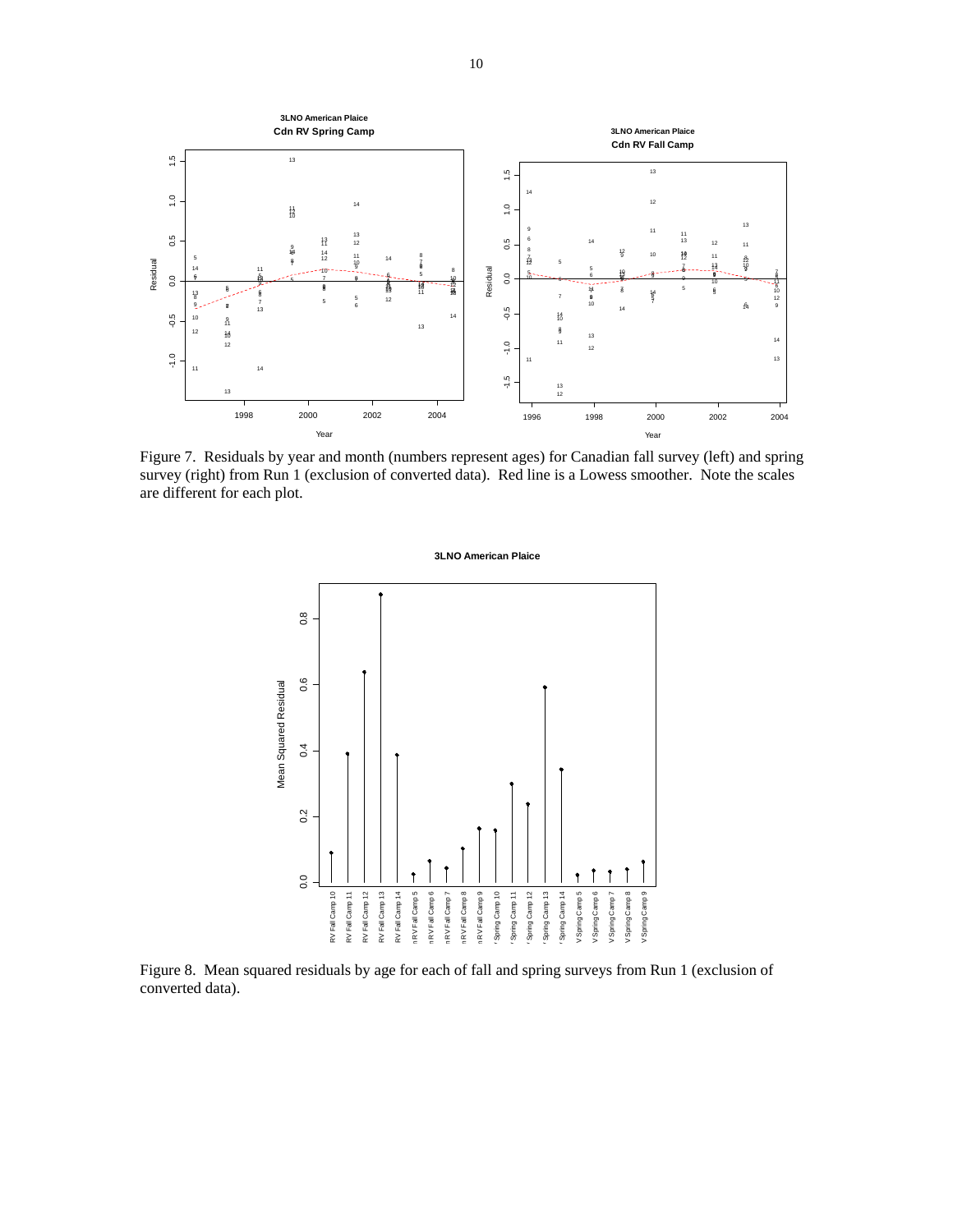

Figure 9. Survey catchabilities (*q*s) for each survey by age from Run 2 (no conversion of survey data).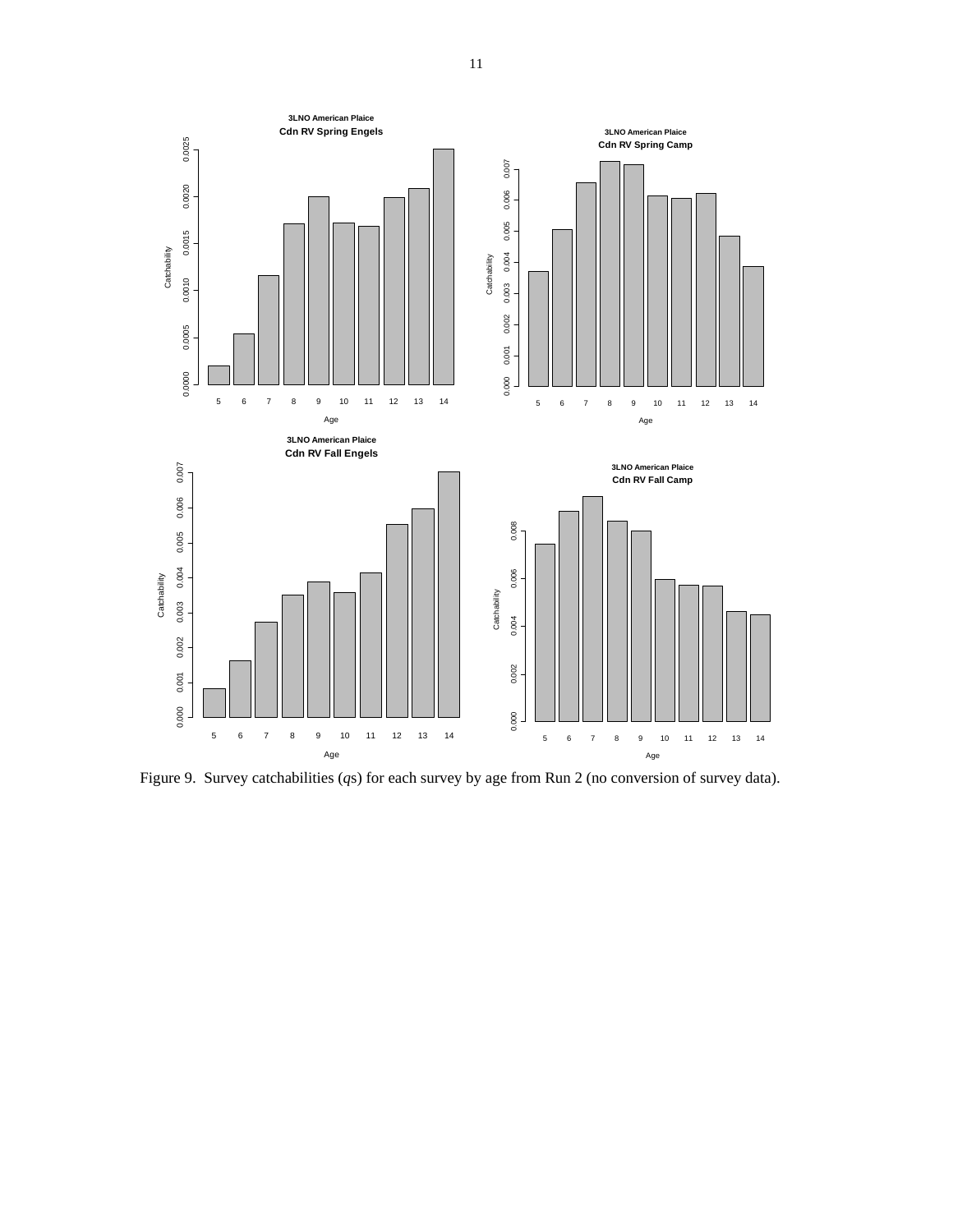

Figure 10. Observed versus predicted abundance for spring (top; Engels and Campelen) and fall (bottom; Engels and Campelen) indices over time for Run 2 (no conversion of survey data).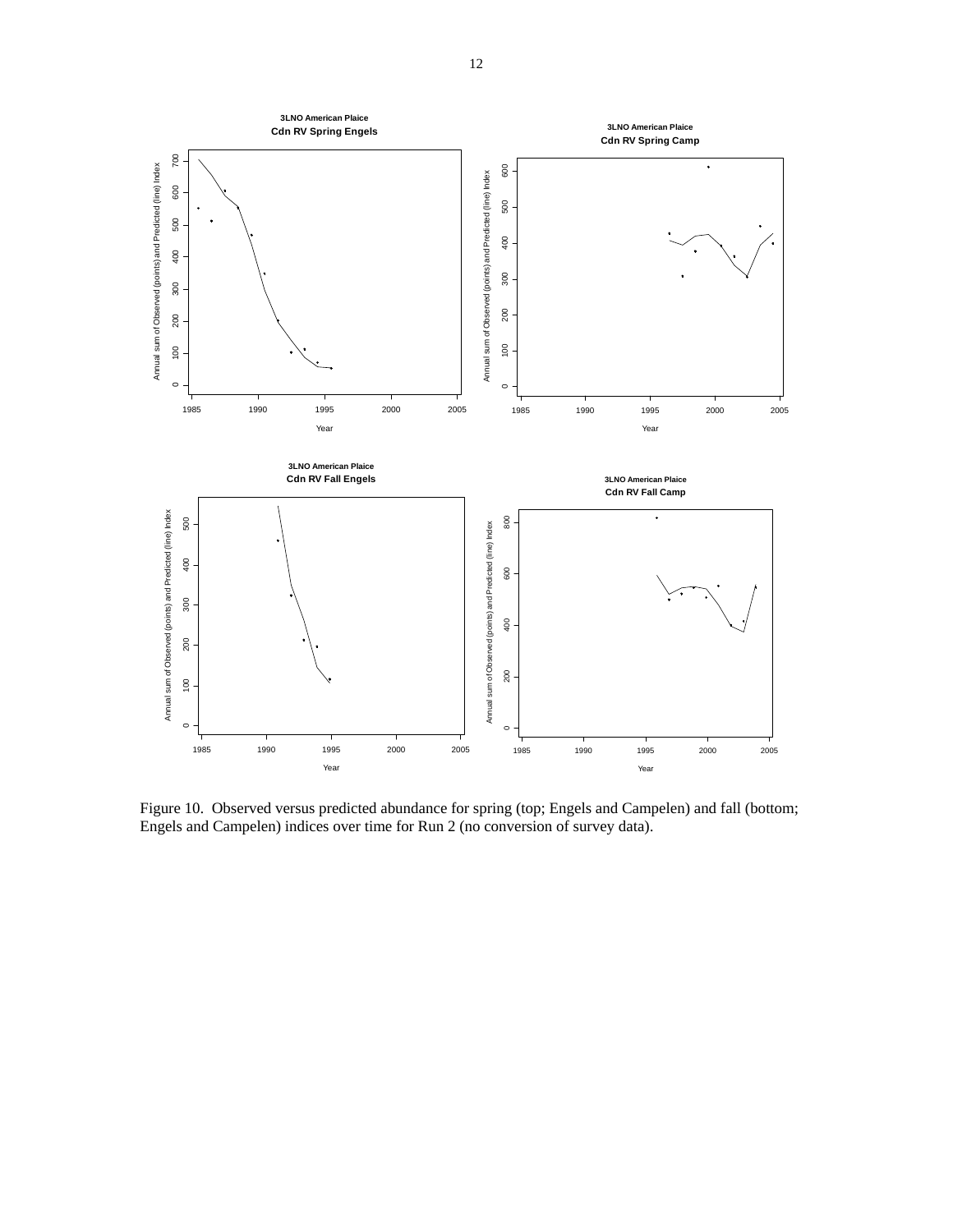

Figure 11. Residuals by year and month (numbers represent ages) for Canadian spring survey (top) and fall survey (bottom) from Run 2 (no conversion of survey data). Red line is a Lowess smoother. Note the scales are different for each plot.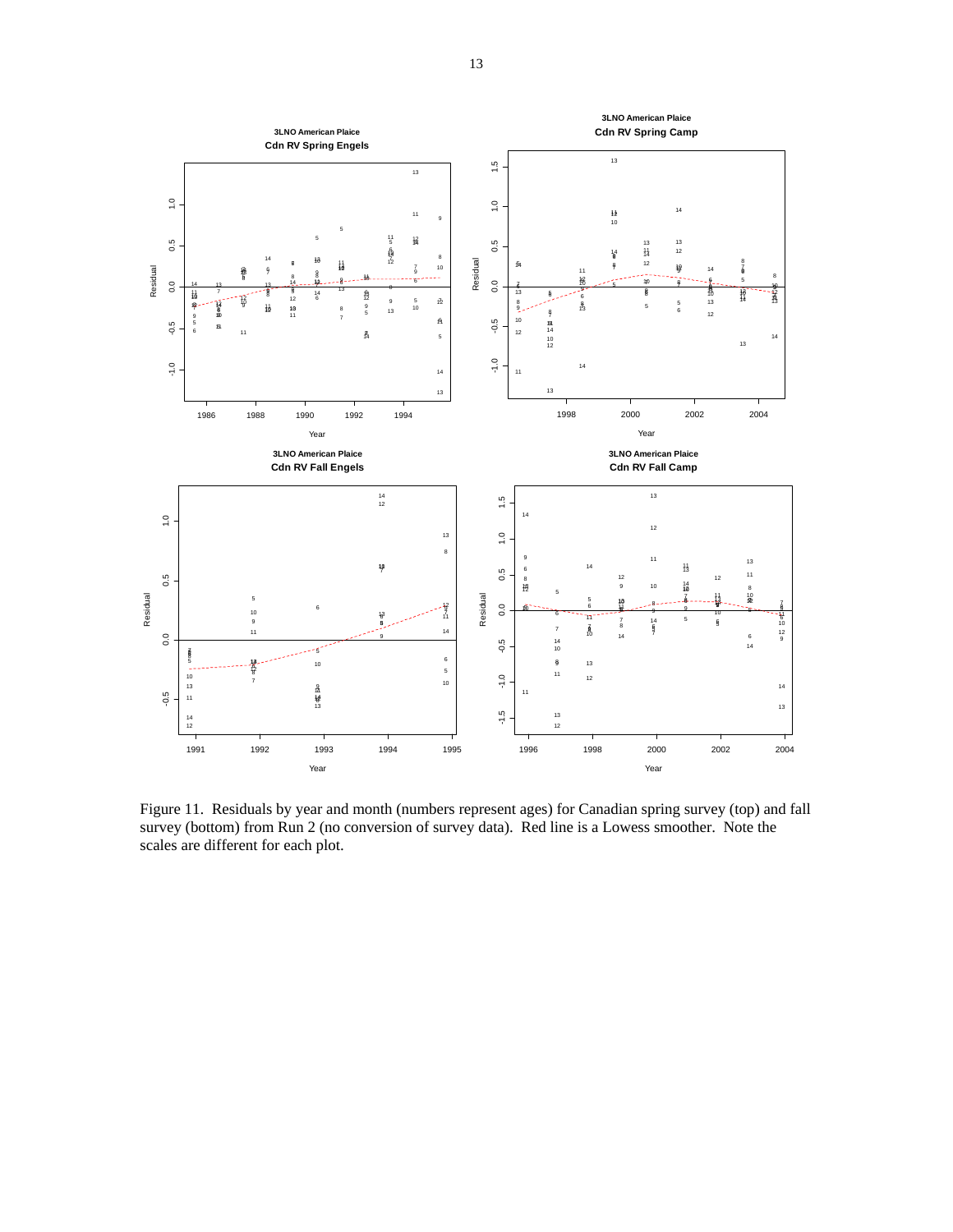**3LNO American Plaice**



Figure 12. Mean squared residuals by age for fall (Engels and Campelen) and spring (Engels and Campelen) surveys from Run 2 (no conversion of survey data).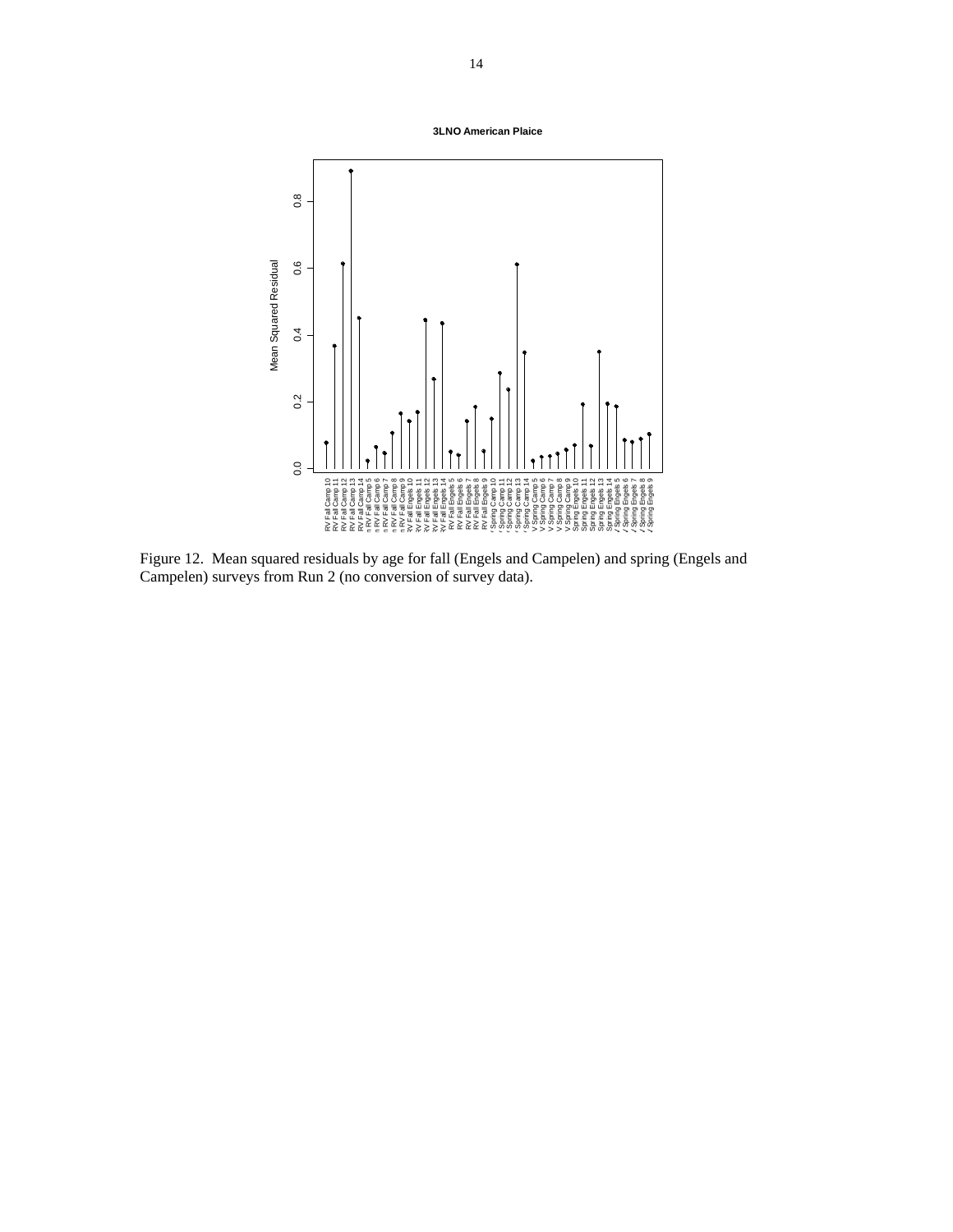

Figure 13. Survey catchabilities (*q*s) for each survey by age from Run 3 (base run from 2005 with Spanish Div. 3NO survey included). Note that Spanish Div. 3NO survey units are mean numbers per tow.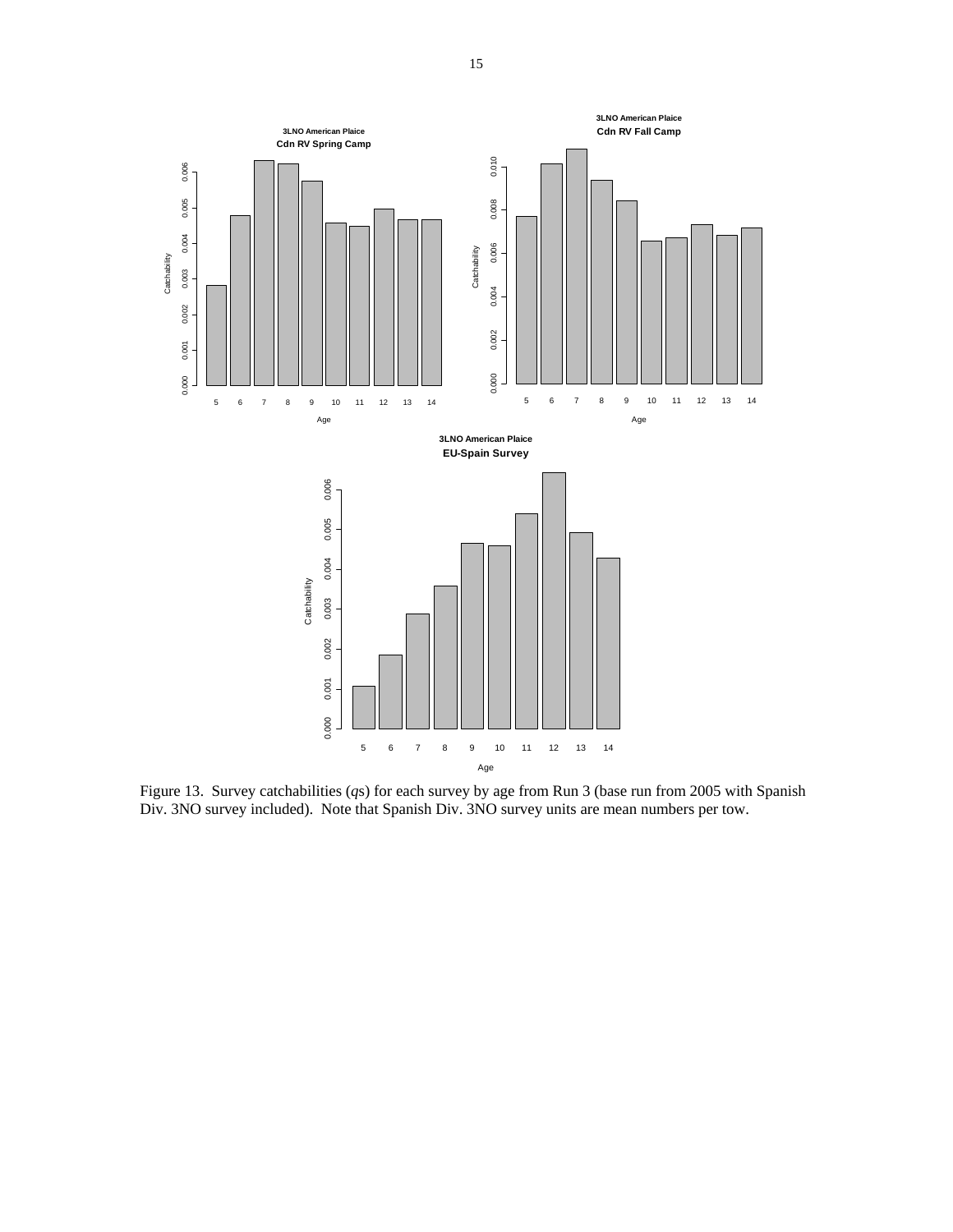

Figure 14. Observed versus predicted abundance for spring (top left), fall (top right) Canadian RV surveys and Spanish Div. 3NO survey (bottom) indices over time for Run 3 (base run from 2005 with Spanish Div. 3NO survey included).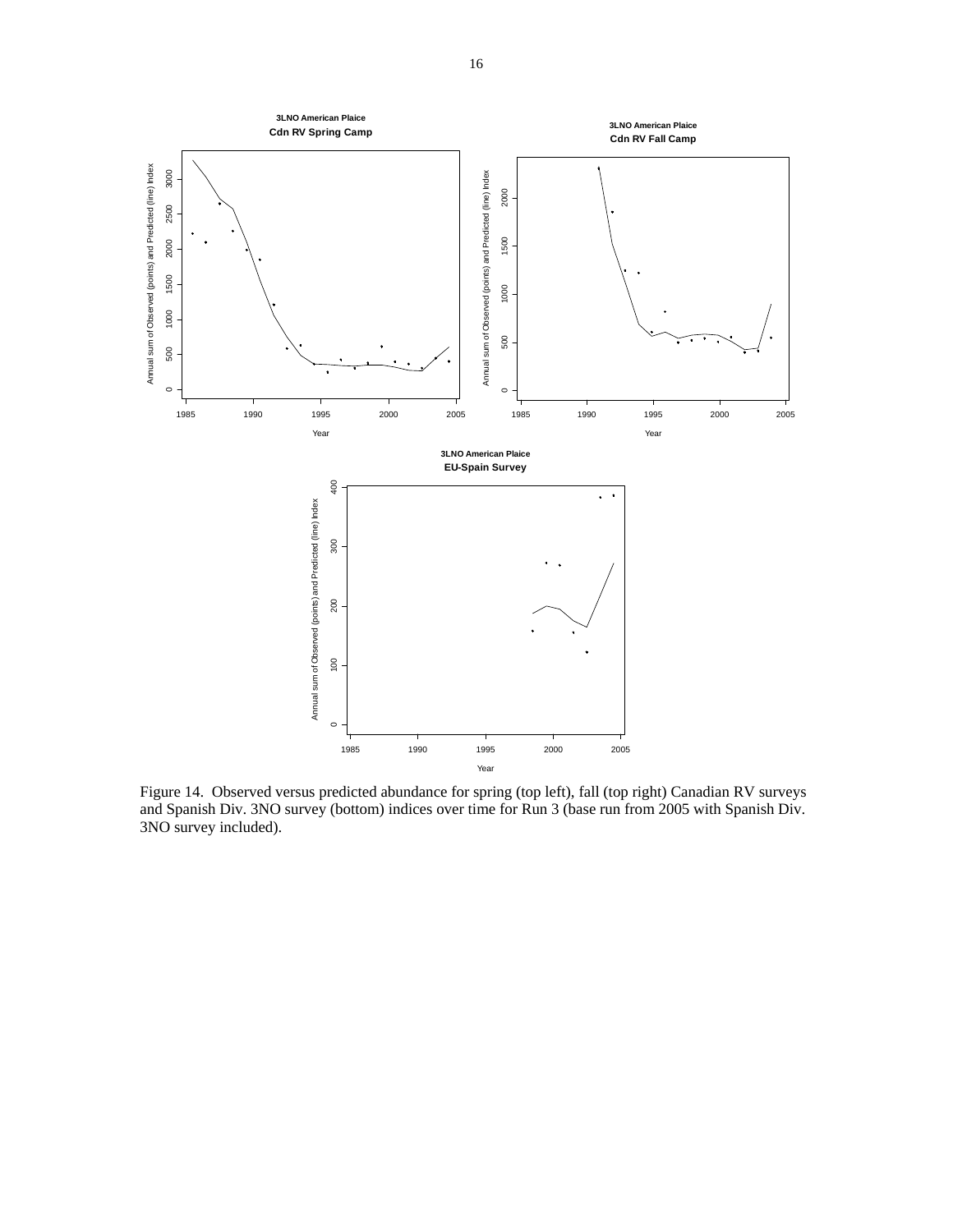

Figure 15. Residuals by year and month (numbers represent ages) for Canadian spring survey (top left), fall (top right) and Spanish Div. 3NO survey (bottom) from Run 3 (base 2005 run with Spanish Div. 3NO survey included). Red line is a Lowess smoother. Note the scales are different for each plot.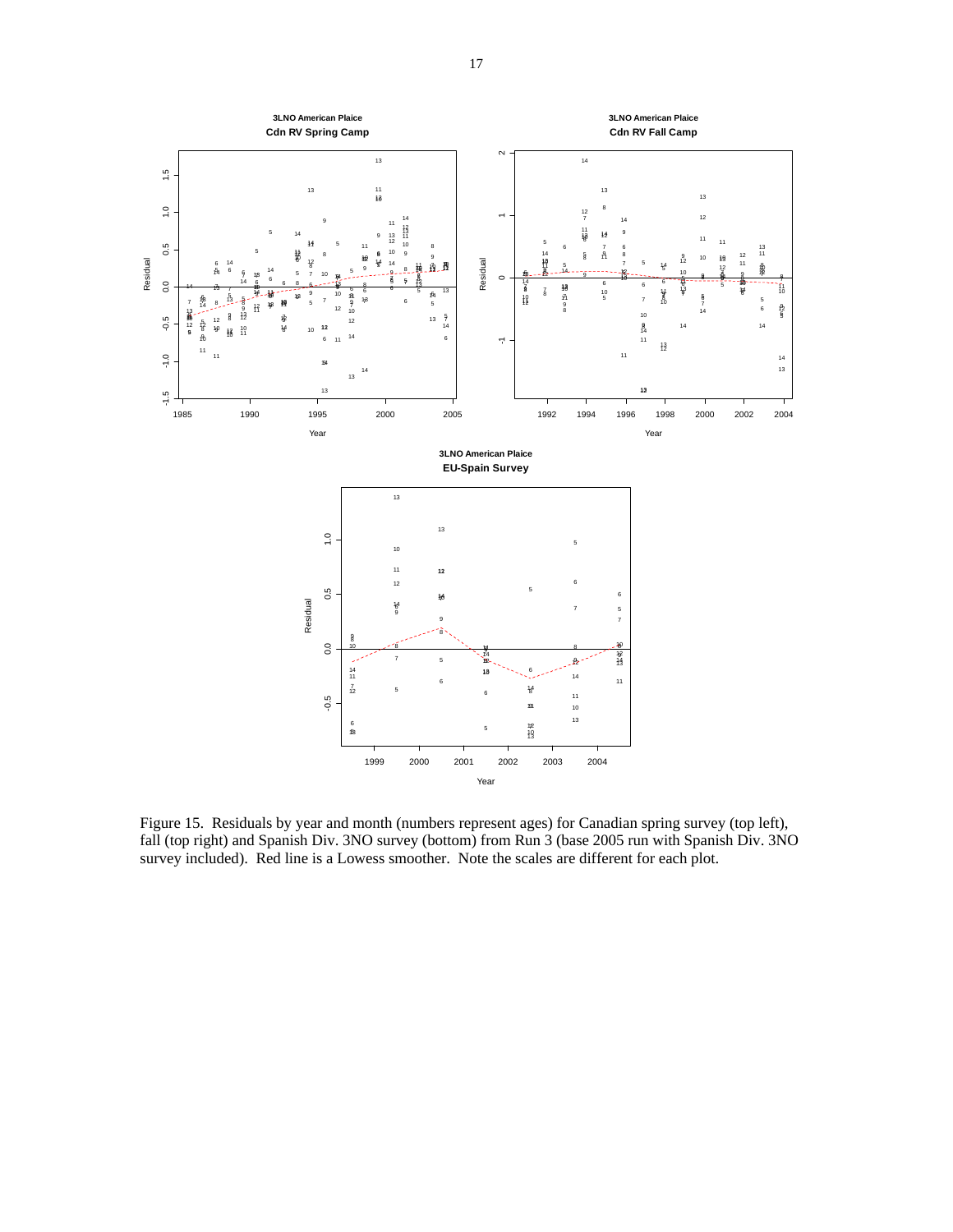**3LNO American Plaice**



Figure 16. Mean squared residuals by age for Canadian fall, spring and Spanish Div. 3NO surveys from Run 3 (base 2005 run with Spanish Div. 3NO survey included).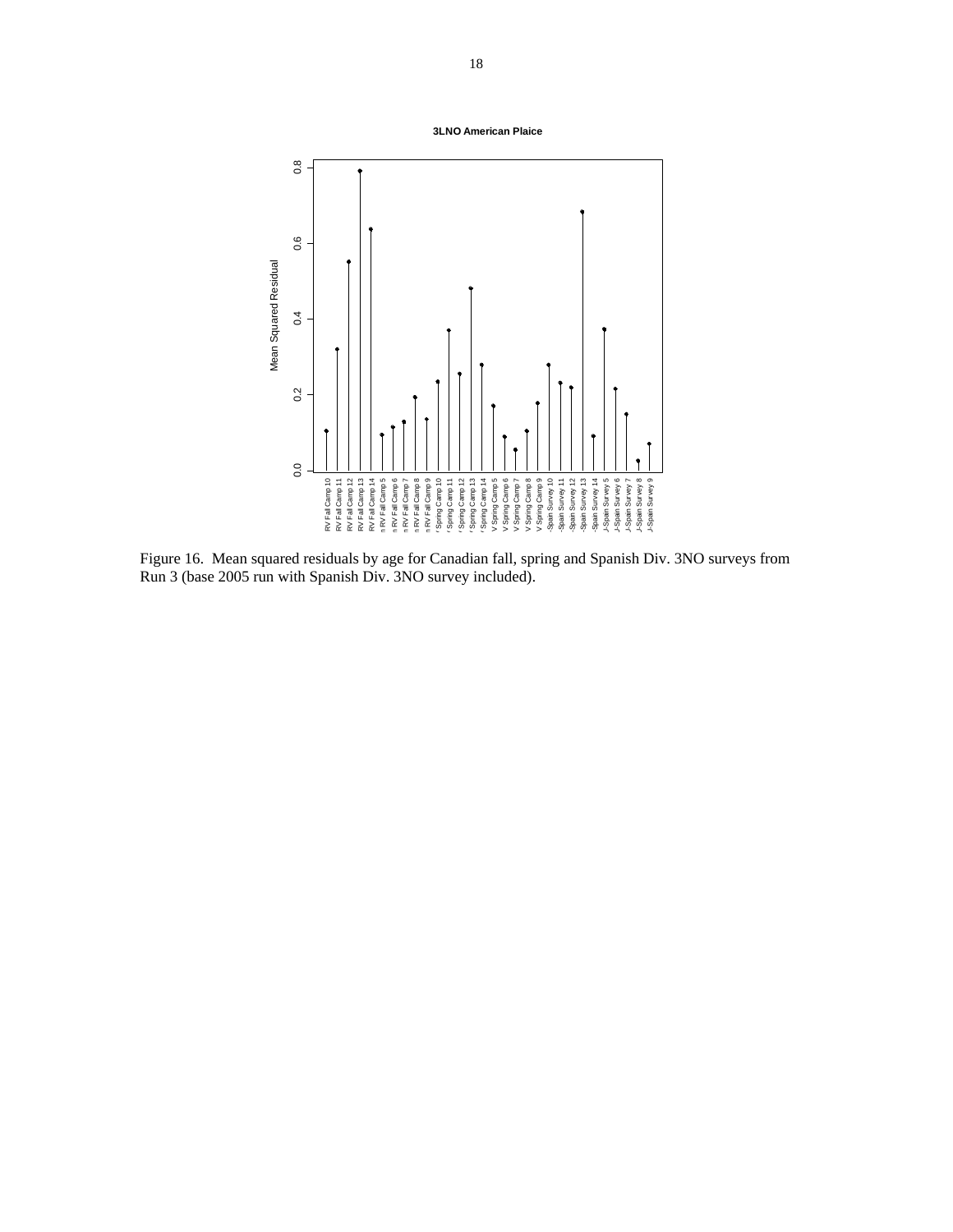

Figure 17. Output graphs showing 5+ abundance, average fishing mortality on ages 9-14, 5+ biomass, recruitment (at age 5), and spawner biomass from Run 1 VPA (exclusion of converted data).

**MAA** 

 $\mathbf 0$  .

1957 1967 1977 1987 1997 2007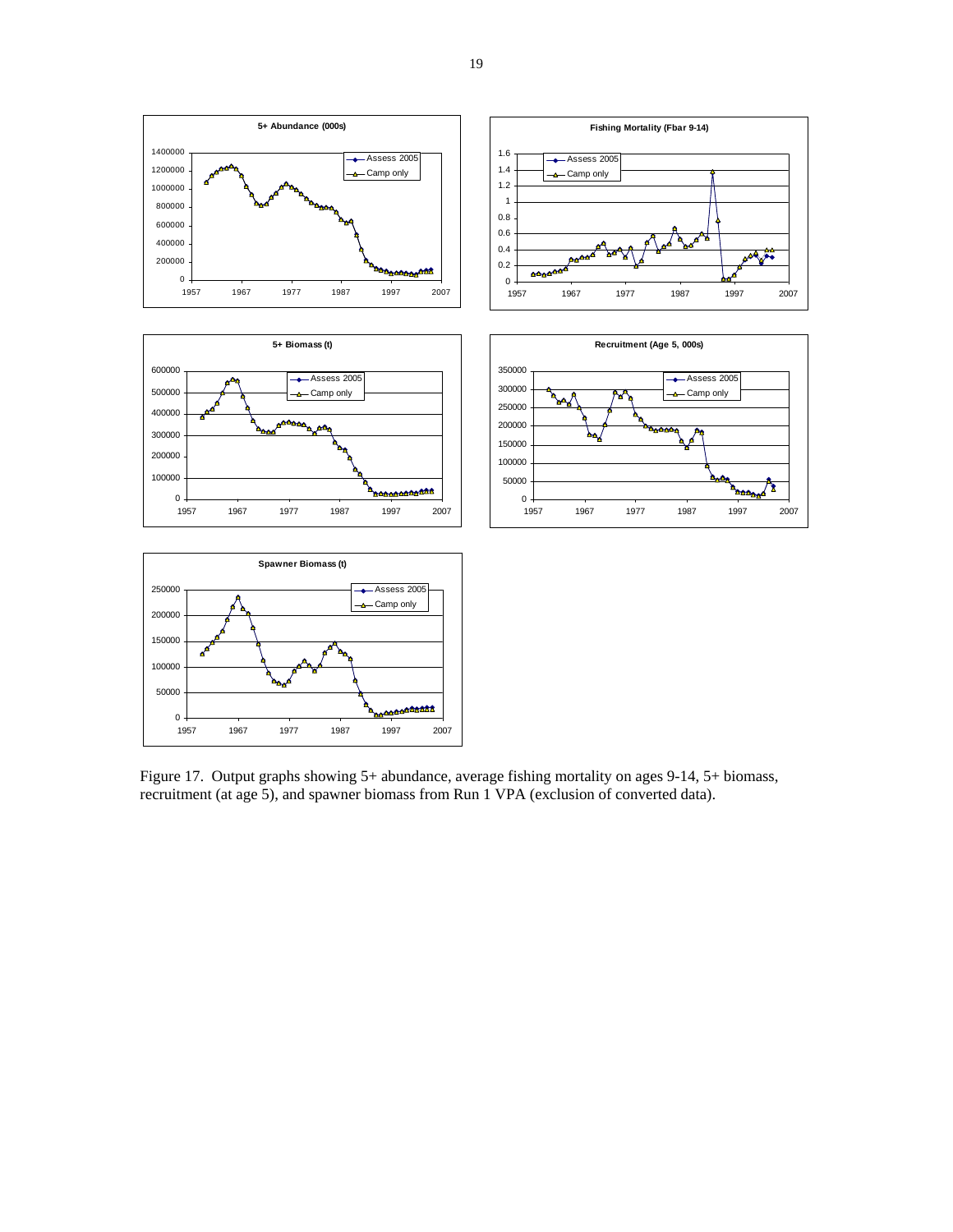

Figure 18. Output graphs showing 5+ abundance, average fishing mortality on ages 9-14, 5+ biomass, recruitment (at age 5), and spawner biomass from Run 2 VPA (no conversion of survey data).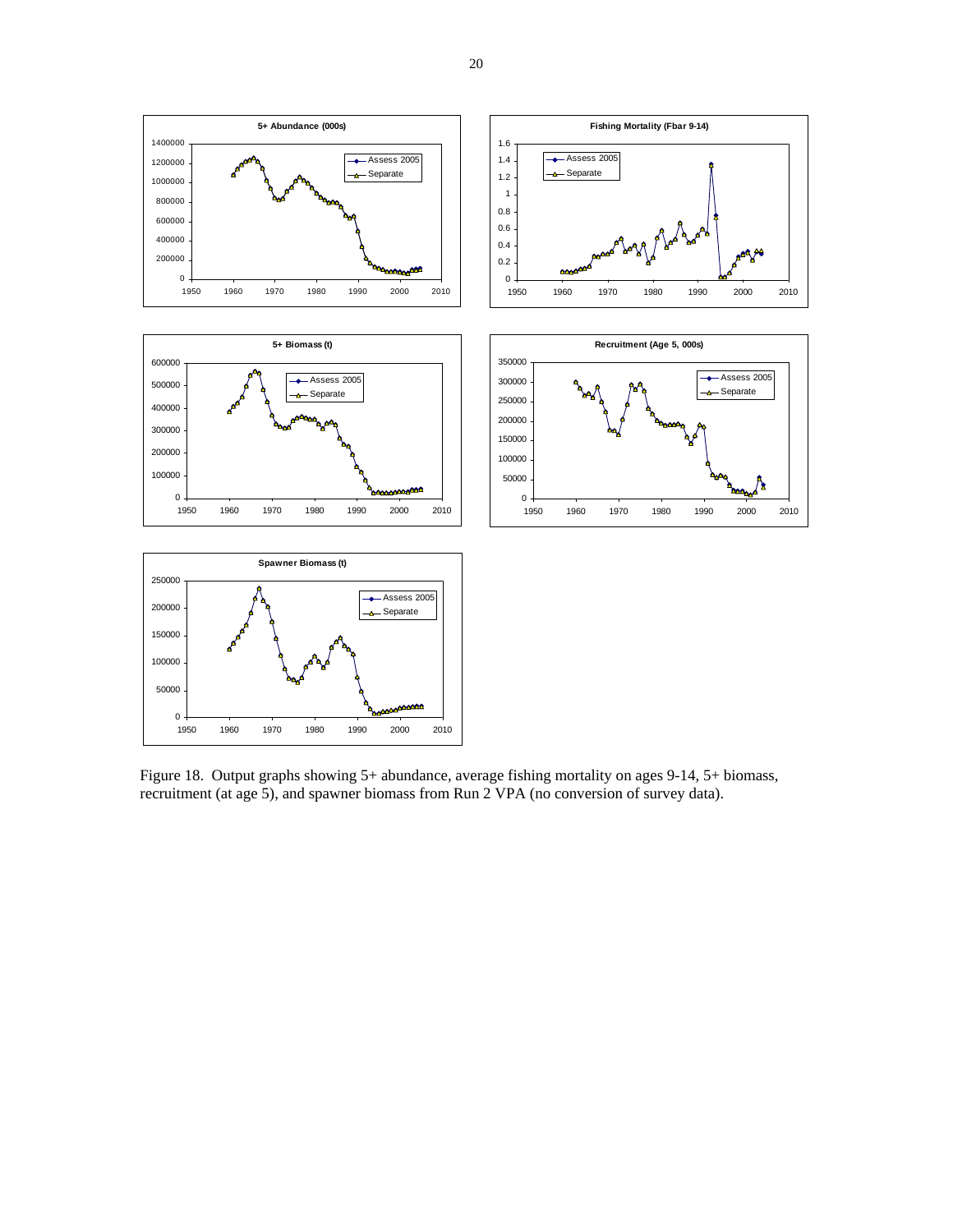

Figure 19. Output graphs showing 5+ abundance, average fishing mortality on ages 9-14, 5+ biomass, recruitment (at age 5), and spawner biomass from Run 3 VPA (base 2005 run with Spanish Div. 3NO survey included).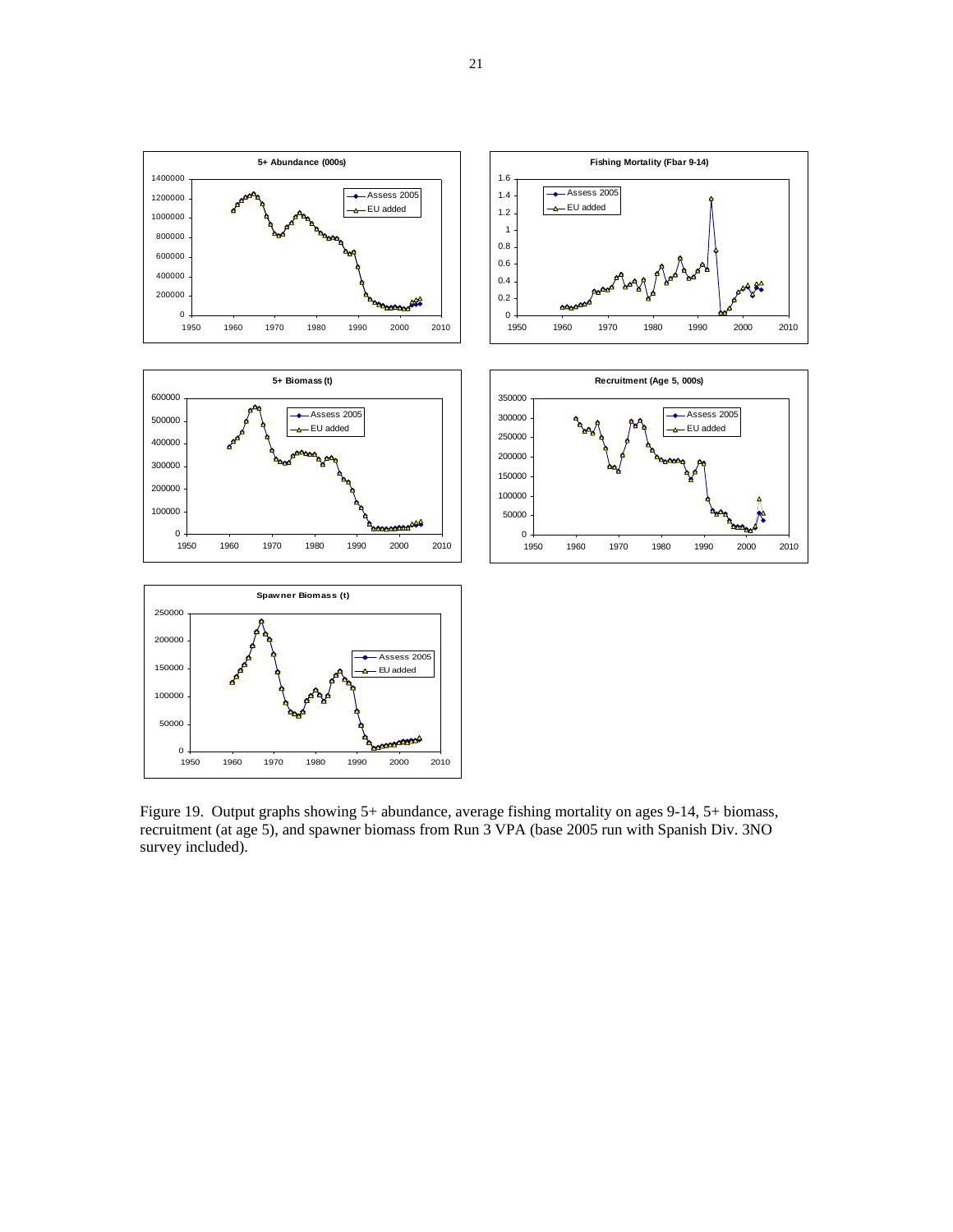

Year

Figure 20. Comparison of biomass (top) and abundance (bottom) between the Canadian spring survey for Divs. 3LNO and the Spanish Div. 3NO survey.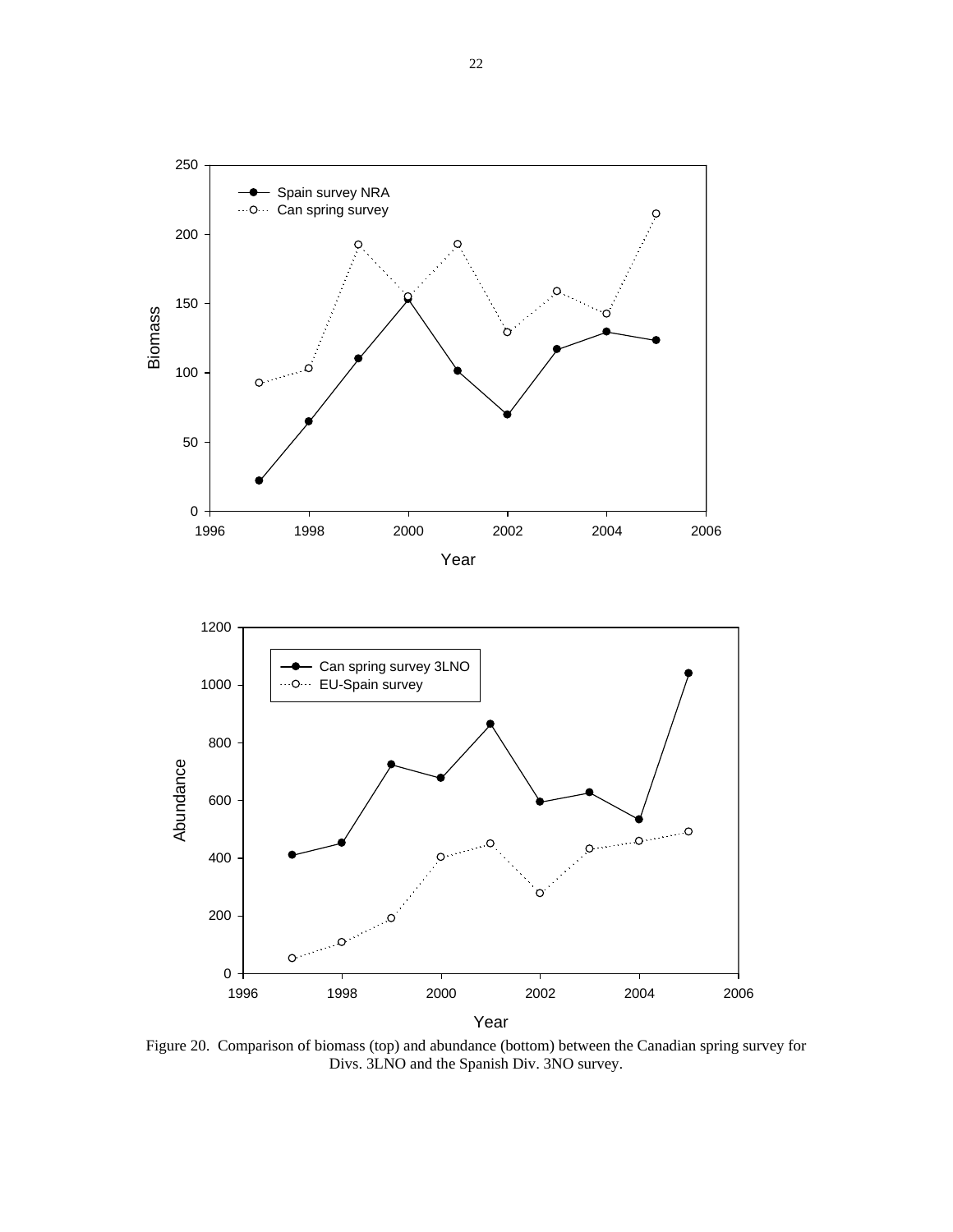

Figure 21. Standardized age by age abundance between Canadian RV and Spanish Div. 3NO survey (FLR). Note data from Canadian Fall RV survey 2004 is included.